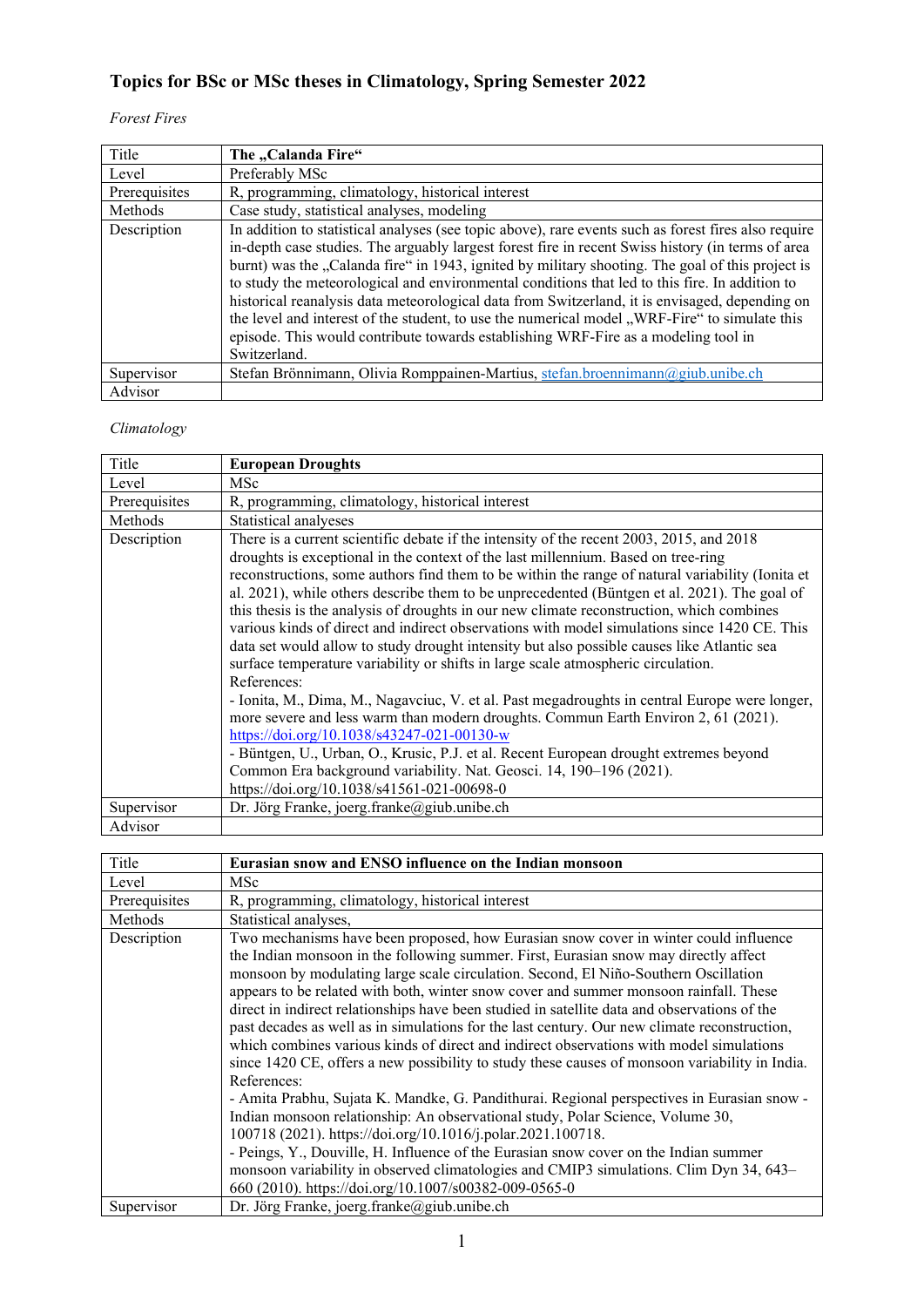| Title         | Impact of volcanic eruptions on tropical teleconnections                                                                                                                                                                                                                                                                                                                                                                                                                                                                                                                                                                                                                                                                                                                                                                                                                                                                                                                                                                                                                                                                                                                                                                                                                                                                                                                                                                                                                                                                                                                                                                                                                                                                                                                                                                                                                         |
|---------------|----------------------------------------------------------------------------------------------------------------------------------------------------------------------------------------------------------------------------------------------------------------------------------------------------------------------------------------------------------------------------------------------------------------------------------------------------------------------------------------------------------------------------------------------------------------------------------------------------------------------------------------------------------------------------------------------------------------------------------------------------------------------------------------------------------------------------------------------------------------------------------------------------------------------------------------------------------------------------------------------------------------------------------------------------------------------------------------------------------------------------------------------------------------------------------------------------------------------------------------------------------------------------------------------------------------------------------------------------------------------------------------------------------------------------------------------------------------------------------------------------------------------------------------------------------------------------------------------------------------------------------------------------------------------------------------------------------------------------------------------------------------------------------------------------------------------------------------------------------------------------------|
| Level         | MSc                                                                                                                                                                                                                                                                                                                                                                                                                                                                                                                                                                                                                                                                                                                                                                                                                                                                                                                                                                                                                                                                                                                                                                                                                                                                                                                                                                                                                                                                                                                                                                                                                                                                                                                                                                                                                                                                              |
| Prerequisites | R, programming, climatology, historical interest                                                                                                                                                                                                                                                                                                                                                                                                                                                                                                                                                                                                                                                                                                                                                                                                                                                                                                                                                                                                                                                                                                                                                                                                                                                                                                                                                                                                                                                                                                                                                                                                                                                                                                                                                                                                                                 |
| Methods       | Statistical analyses                                                                                                                                                                                                                                                                                                                                                                                                                                                                                                                                                                                                                                                                                                                                                                                                                                                                                                                                                                                                                                                                                                                                                                                                                                                                                                                                                                                                                                                                                                                                                                                                                                                                                                                                                                                                                                                             |
| Description   | Large tropical eruption lead to a reduction in incoming solar radiation. At least three possible<br>consequences have been debated: 1) The land-ocean temperature gradient, due to the larger<br>heat capacity of the ocean, can alter for instance the African monsoon and Walker circulation.<br>2) The so-called "ocean dynamical thermostat", refers to a dipole in the Pacific. Due to<br>upwelling, the eastern Pacific could be less effected by radiation changes than the western<br>Pacific. However, this upwelling may be altered itself by changes in wind stress. 3) Shifts<br>of the Inter Tropical Convergence Zone. Enhanced Northern Hemisphere cooling after an<br>eruption in the Northern Hemisphere may shift the ITCZ southward. This could weaken trade<br>winds and result in an El Niño-like response.<br>Currently, there is some disagreement in the impact of eruptions on the tropical climate and<br>ENSO in particular, depending on the proxy archive used in the climate reconstruction. Tree-<br>ring based reconstructions suggest that ENSO will be in a positive phase after eruptions. On<br>the other hand, coral data does not support this ENSO relationship. This thesis will focus on<br>the tropical teleconnections of large eruptions in our new climate reconstruction, which<br>makes fewer assumption about the stationarity of teleconnection throughout time than<br>previous reconstructions efforts.<br>References:<br>- Zhu, F., Emile-Geay, J., Anchukaitis, K.J. et al. A re-appraisal of the ENSO response to<br>volcanism with paleoclimate data assimilation. Nat Commun 13, 747 (2022).<br>https://doi.org/10.1038/s41467-022-28210-1<br>- Dee, S. et al. No consistent ENSO response to volcanic forcing over the last millennium.<br>Science, Vol 367, Issue 6485, 1477-1481 (2020). DOI: 10.1126/science.aax2000 |
| Supervisor    | Dr. Jörg Franke, joerg.franke@giub.unibe.ch                                                                                                                                                                                                                                                                                                                                                                                                                                                                                                                                                                                                                                                                                                                                                                                                                                                                                                                                                                                                                                                                                                                                                                                                                                                                                                                                                                                                                                                                                                                                                                                                                                                                                                                                                                                                                                      |

#### *Historical Climatology*

| Title         | <b>Historical Swiss meteorological series</b>                                                    |
|---------------|--------------------------------------------------------------------------------------------------|
| Level         | BSc or MSc (several theses)                                                                      |
| Prerequisites | Historical interest or background, statistics, R, climatology                                    |
| Methods       | Historical analysis, archive work, data processing, statistical analyses,                        |
| Description   | Meteorological observations in Switzerland prior to the start of the "official" network in       |
|               | December 1863 have never been systematically compiled until recently. Over the past four years   |
|               | we have imaged and digitised many of these. The task of these MSc or BSc theses (each thesis     |
|               | will cover one series) is to assess, quality check and evaluate the time series. This includes   |
|               | compiling metadata, such as descriptions and literature on these series, or comparisons to other |
|               | series.                                                                                          |
|               | The choice is between Schaffhausen (1794-1845), Delémont (1801-1832), Vevey (1805-1840),         |
|               | Einsiedeln (1818-1864), Bellinzona (1826-1832), Luzern, (1826-1832/1844-1864), Fribourg          |
|               | (1829-1847) and Zug (1843-1873).                                                                 |
| Supervisor    | Prof. Dr. Stefan Brönnimann, room 506, stefan.broennimann@giub.unibe.ch                          |
| Advisor       | Yuri Brugnara (yuri.brugnara@giub.unibe.ch)                                                      |

| Title         | Historical Weather Diary from the late 17th/early 18th century                                                                                                                                                                                                                                                                                                                                                                                                                                                                                                                                                                                                                                                                                                                                                                                                                             |
|---------------|--------------------------------------------------------------------------------------------------------------------------------------------------------------------------------------------------------------------------------------------------------------------------------------------------------------------------------------------------------------------------------------------------------------------------------------------------------------------------------------------------------------------------------------------------------------------------------------------------------------------------------------------------------------------------------------------------------------------------------------------------------------------------------------------------------------------------------------------------------------------------------------------|
| Level         | BSc/MSc (several)                                                                                                                                                                                                                                                                                                                                                                                                                                                                                                                                                                                                                                                                                                                                                                                                                                                                          |
| Prerequisites | Historical interest or background, statistics, R, climatology                                                                                                                                                                                                                                                                                                                                                                                                                                                                                                                                                                                                                                                                                                                                                                                                                              |
| Methods       | Historical analysis, archive work, data processing, statistical analyses,                                                                                                                                                                                                                                                                                                                                                                                                                                                                                                                                                                                                                                                                                                                                                                                                                  |
| Description   | Weather diaries may contain categorisable or even quantifiable information that may be used for<br>weather reconstruction. This thesis deals with one or several weather diaries: Grebner, Wroclaw<br>(1692-1710, in collaboration with Univ. Torun, Poland), Eimmart, Nürnberg (1695-1704),<br>Fries, Zürich (1675-1715), Dietrich Einsiedeln (1670-1704, currently editted by Chr. Rohr,<br>Institute of History), and Kirch, Guben (1677-1700, not imaged yet). These diaries should be<br>described and contextualised. Quantifiable information (e.g. wind direction, rain/norain) has been<br>or will be digitised, for others such as cloud cover a categorisation will be sought. The diary will<br>then be compared to other sources of information (the data will be used in future project to<br>produce daily weather type reconstructions using a machine learning approach). |
| Supervisor    | Prof. Dr. Stefan Brönnimann, room 506, stefan.broennimann@giub.unibe.ch                                                                                                                                                                                                                                                                                                                                                                                                                                                                                                                                                                                                                                                                                                                                                                                                                    |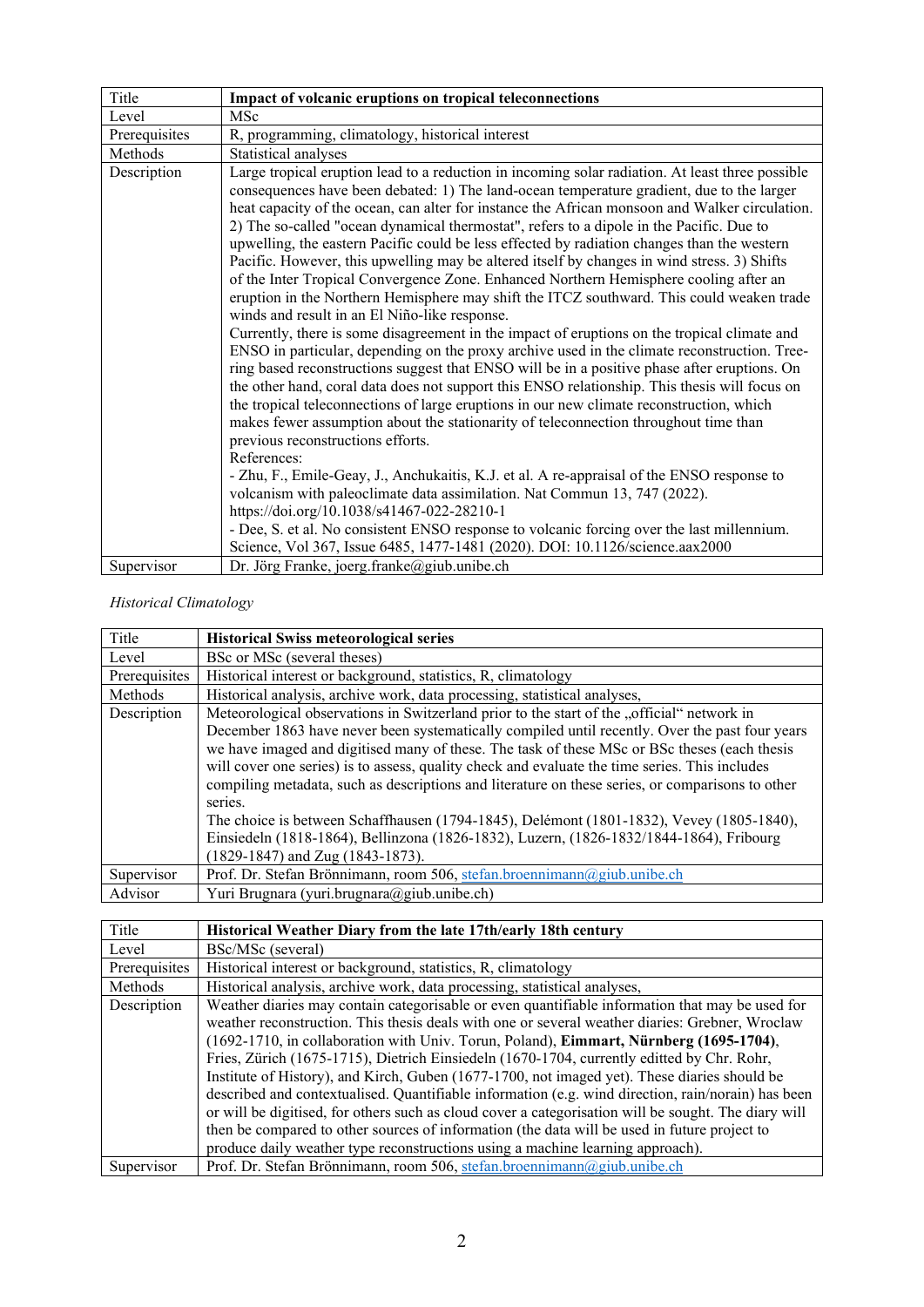| Title         | Weather reconstruction using machine learning                                                                                                                                                                                                                                                                                                                                                                                                             |
|---------------|-----------------------------------------------------------------------------------------------------------------------------------------------------------------------------------------------------------------------------------------------------------------------------------------------------------------------------------------------------------------------------------------------------------------------------------------------------------|
| Level         | MSc                                                                                                                                                                                                                                                                                                                                                                                                                                                       |
| Prerequisites | Statistics, R, climatology                                                                                                                                                                                                                                                                                                                                                                                                                                |
| Methods       | Data processing, statistical analyses,                                                                                                                                                                                                                                                                                                                                                                                                                    |
| Description   | The goal of this work is to reconstruct day-to-day weather for severe winters and summers in the<br>past such as the winter 1684/5 or the summer of 1695. Sparse instrumental measurements will be<br>combined with weather diaries and wind observations from ships. This thesis will focus on<br>training data sets towards that aim, i.e., generate the same data in a period in the more recent past<br>for which daily weather fields are available. |
| Supervisor    | Prof. Dr. Stefan Brönnimann, room 506, stefan.broennimann@giub.unibe.ch                                                                                                                                                                                                                                                                                                                                                                                   |

| Title         | Evaluation of long climate series from observations and reconstructions                                                                                                                                                                                                                                                                                                                                                                                                                                                                         |
|---------------|-------------------------------------------------------------------------------------------------------------------------------------------------------------------------------------------------------------------------------------------------------------------------------------------------------------------------------------------------------------------------------------------------------------------------------------------------------------------------------------------------------------------------------------------------|
| Level         | BSc (Deutsch oder Englisch) or MSc (several theses possible)                                                                                                                                                                                                                                                                                                                                                                                                                                                                                    |
| Prerequisites | Statistics, R, meteorology or climatology                                                                                                                                                                                                                                                                                                                                                                                                                                                                                                       |
| Methods       | R time series analysis                                                                                                                                                                                                                                                                                                                                                                                                                                                                                                                          |
| Description   | The climatology group is currently producing a climate reconstruction based on data assimilation<br>methods provides global monthly fields of temperature, precipitation and other parameters back<br>to 1420. This is based on long measurement series, weather diaries and tree rings, which are<br>combined with a climate model. The goal of this thesis is to evaluate the reconstruction using<br>independent data and other reconstructions. Several theses are possible focusing on different<br>variables, regions, time periods, etc. |
| Supervisor    | Dr. Jörg Franke, joerg.franke@giub.unibe.ch                                                                                                                                                                                                                                                                                                                                                                                                                                                                                                     |
| Advisor       | Prof. Dr. Stefan Brönnimann, room 506, stefan.broennimann@giub.unibe.ch                                                                                                                                                                                                                                                                                                                                                                                                                                                                         |

#### *Urban Climate*

| Title         | "Cool balcony": Assessing the cooling potential of a novel urban gardening platform                   |
|---------------|-------------------------------------------------------------------------------------------------------|
| Level         | MSc                                                                                                   |
| Prerequisites | Solid skills in statistics (R or equivalent); background in meteorology/climatology and/or            |
|               | biology; interest in urban climatology and biosphere-atmosphere interactions                          |
| Methods       | Environmental measurements and sensor intercomparisons; statistical analyses and modelling            |
| Description   | Greening of balconies and terraces is viewed as an important measure to help mitigate the             |
|               | increasing risk for heat-stress in urban environments. The urban gardening tech start-up              |
|               | "BOUM" aims at helping people to successfully grow plants on their balconies by developing an         |
|               | urban gardening platform that combines a novel irrigation system with sensor technology and big       |
|               | data. This system enhances plant growth success and at the same time delivers detailed                |
|               | information on local microclimatic conditions. Through local optimization, the platform will in       |
|               | the long run not only increase local plant production and biodiversity, but may also contribute to    |
|               | the cooling of local urban environments through combined effects of shadowing and                     |
|               | evapotranspiration.                                                                                   |
|               | Situated within the fields of urban climatology and plant sciences, the goal of this                  |
|               | interdisciplinary master thesis is to quantify the cooling potential of the new urban gardening       |
|               | platform. The project also seeks to evaluate the performance of built-in measurement sensors of       |
|               | the planting systems when compared to established measurement devices (e.g., the devices used         |
|               | for Urban Climate Bern project). By measuring and intercomparing different atmospheric                |
|               | variables (e.g., air temperature, surface temperature, solar irradiation, and relative humidity) in a |
|               | quasi-experimental setting (balcony equipped with planting set vs. bare balcony) throughout           |
|               | spring and summer season 2022, this thesis offers a combination of field work and statistical         |
|               | analyses (e.g., regression modelling). The potential candidate should be interested in                |
|               | microclimatic measurement techniques, to be open and motivated for interdisciplinary                  |
|               | challenges, and to have experience in statistical analyses of climatological/meteorological data at   |
|               | regional to sub-local scales. Love for plants is an advantage.                                        |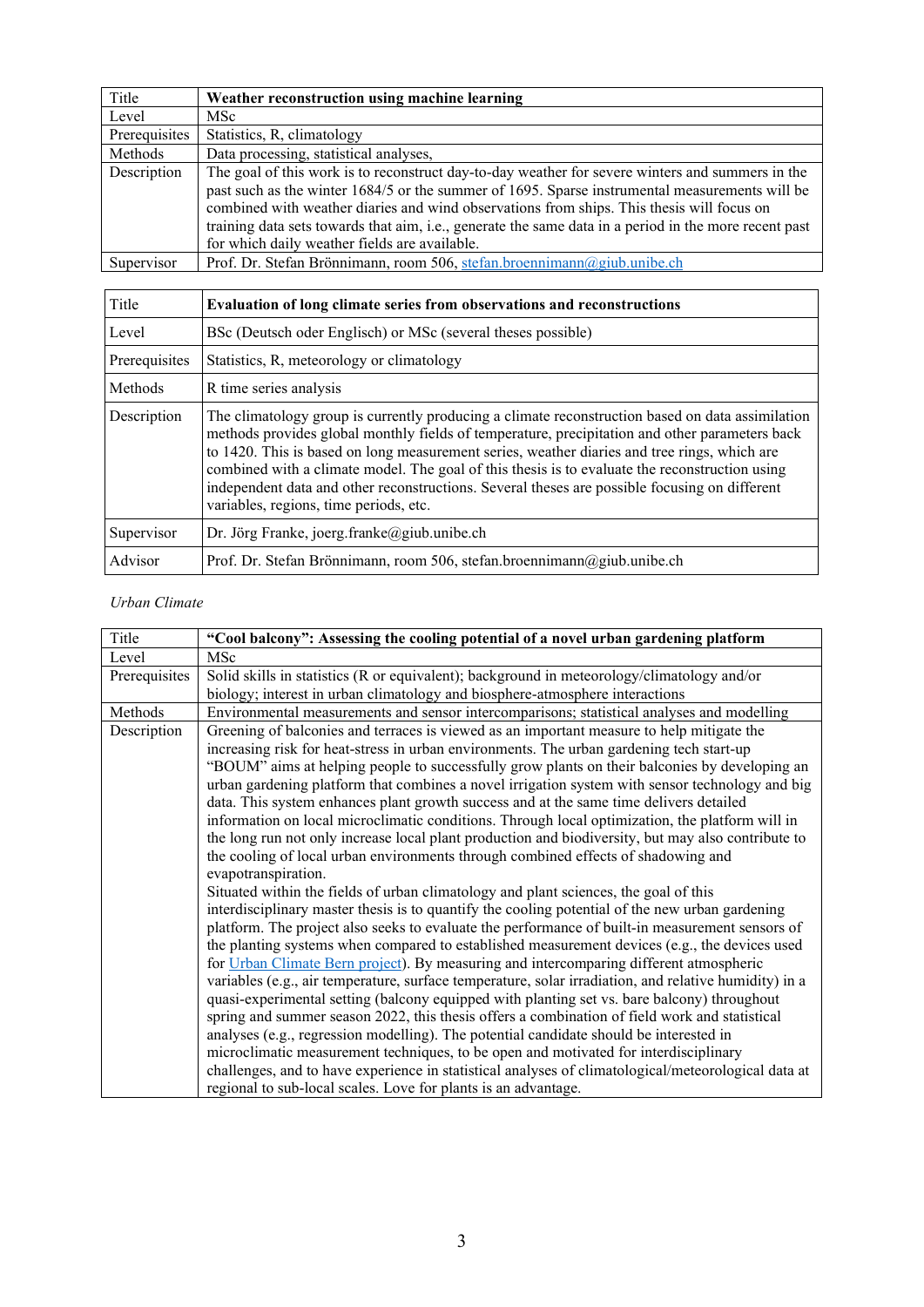| Supervisors | Prof. Dr. Stefan Brönnimann (Institute of Geography, Climatology group),                   |
|-------------|--------------------------------------------------------------------------------------------|
|             | stefan.broennimann@giub.unibe.ch                                                           |
|             | Prof. Dr. Matthias Erb (Institute of Plant Sciences, section Biotic Interactions),         |
|             | matthias.erb@ips.unibe.ch                                                                  |
| Advisor     | Dr. Moritz Gubler (Institute of Geography, Climatology group), moritz.gubler@giub.unibe.ch |

| Title         | Intercomparison of Low-Cost Measurement Equipment for UHI Assessments                                           |
|---------------|-----------------------------------------------------------------------------------------------------------------|
| Level         | <b>BSc or MSc</b>                                                                                               |
| Prerequisites | Basics skills in statistics (R or equivalent); interest in urban climatology and meteorological                 |
|               | measurement techniques                                                                                          |
| Methods       | Environmental measurements and sensor intercomparisons; statistical analyses                                    |
| Description   | Since 2018, the Climatology group maintains an urban heat monitoring network consisting of 65                   |
|               | $-85$ low-cost temperature sensors within and around the city of (more information:                             |
|               | https://www.geography.unibe.ch/research/climatology_group/research_projects/urban_climate_bern/index_eng.html]. |
|               | Despite good performance during nocturnal conditions, daytime temperature data are subject to                   |
|               | marked measurement bias due to the radiative heating and poor ventilation of the radiation shield               |
|               | used. To overcome these biases and reduce maintenance efforts for reading out the data                          |
|               | manually, an improved type of measurement device has lately been developed including active                     |
|               | ventilation, automated data transmission, solar energy supply, and relative humidity sensor. This               |
|               | thesis seeks to evaluate the performance of the new device under outdoor conditions by                          |
|               | intercomparing it with automated, professional weather stations throughout summer season 2022.                  |
|               | Thus, the project includes a substantial amount of field work at multiple measurement sites in an               |
|               | around the city of Bern and subsequent statistical analyses of the measurement data to depict the               |
|               | performance of the prototype. The potential candidate should bring a (basic) background in                      |
|               | statistics, to have knowledge about meteorological processes at local scales, and to be interested              |
|               | in atmospheric measurement techniques.                                                                          |
| Supervisors   | Prof. Dr. Stefan Brönnimann (Institute of Geography, Climatology group),                                        |
|               | stefan.broennimann@giub.unibe.ch                                                                                |
|               | Dr. Moritz Gubler (Institute of Geography, Climatology group), moritz.gubler@giub.unibe.ch                      |
| Advisor       | Moritz Burger (Institute of Geography, Climatology group), moritz.burger@giub.unibe.ch                          |